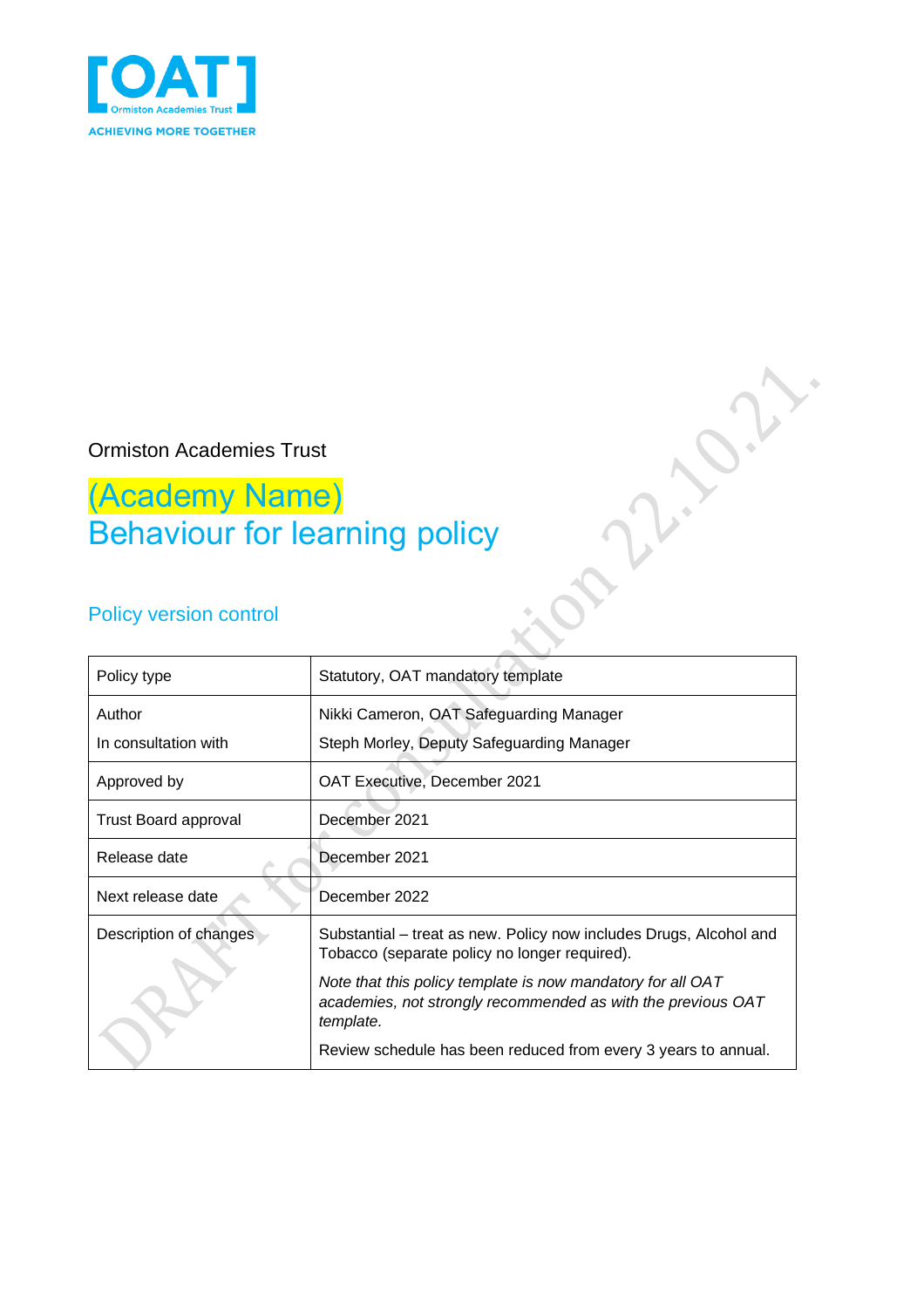

# **Contents**

| 1.  |        |                                                                                                  |  |
|-----|--------|--------------------------------------------------------------------------------------------------|--|
| 2.  |        |                                                                                                  |  |
|     | 2.1.   |                                                                                                  |  |
| 3.  |        |                                                                                                  |  |
| 4.  |        |                                                                                                  |  |
|     | 4.1.   |                                                                                                  |  |
|     | 4.3.   |                                                                                                  |  |
|     | 4.5.   |                                                                                                  |  |
|     | 4.8.   |                                                                                                  |  |
|     | 4.10.  |                                                                                                  |  |
|     | 4.11.  |                                                                                                  |  |
| 5.  |        |                                                                                                  |  |
| 6.  |        |                                                                                                  |  |
| 7.  |        |                                                                                                  |  |
| 8.  |        |                                                                                                  |  |
| 9.  |        | Drugs, alcohol, tobacco and other harmful or illegal substances  10                              |  |
|     | 9.10.  |                                                                                                  |  |
|     | 9.11.  |                                                                                                  |  |
|     | 9.12.  |                                                                                                  |  |
|     | 9.13.  |                                                                                                  |  |
| 10. |        |                                                                                                  |  |
|     | 10.6.  |                                                                                                  |  |
|     | 10.7.  |                                                                                                  |  |
|     | 10.9.  | Recording, reporting and responding to incidents of positive handling/use of reasonable force 14 |  |
|     | 10.10. |                                                                                                  |  |
|     | 10.11. |                                                                                                  |  |
|     | 10.12. |                                                                                                  |  |
| 11. |        |                                                                                                  |  |
| 12. |        |                                                                                                  |  |
| 13. |        |                                                                                                  |  |
| 14. |        |                                                                                                  |  |
| 15. |        |                                                                                                  |  |
| 16. |        |                                                                                                  |  |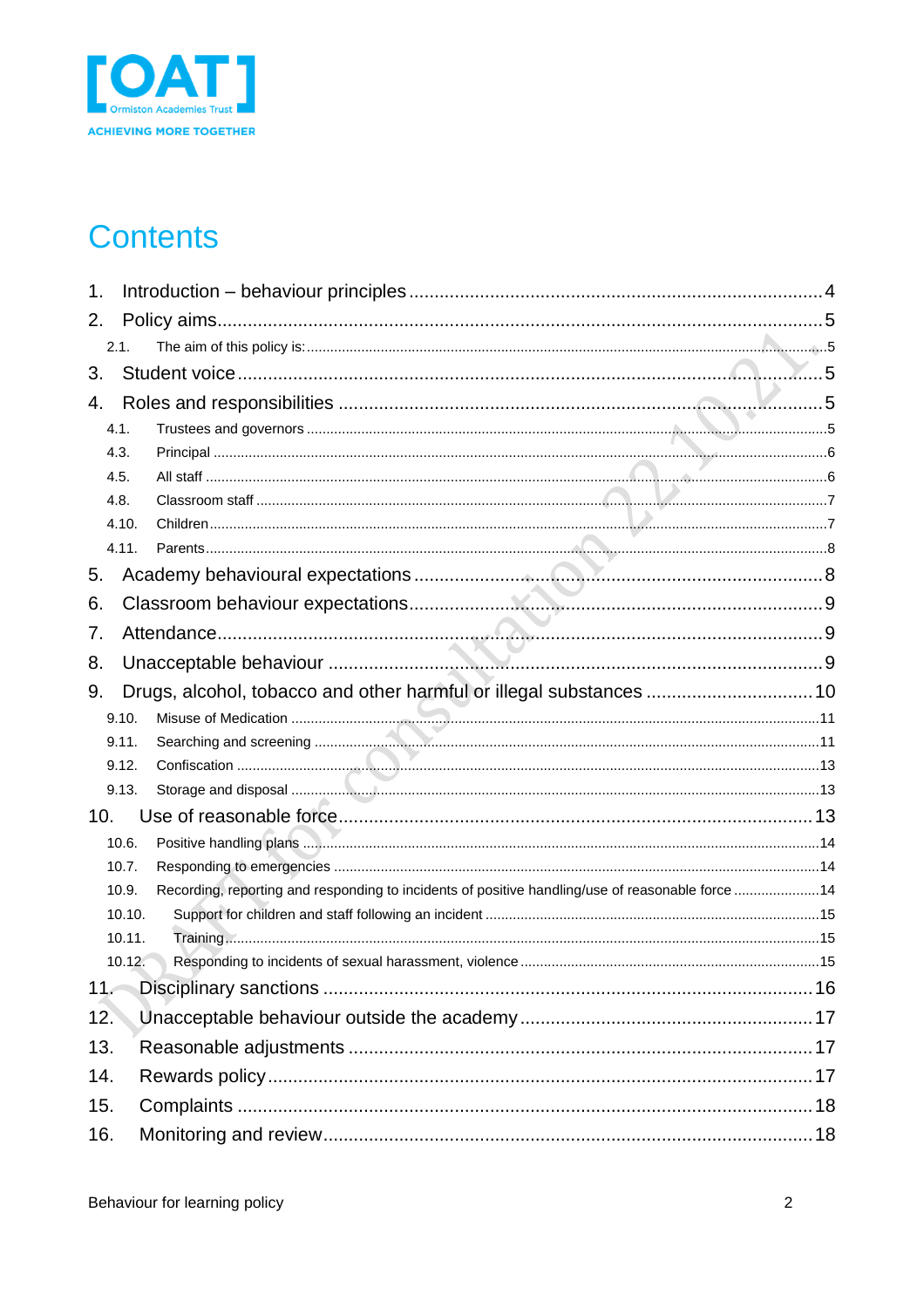

RAFT for consiliation 22,022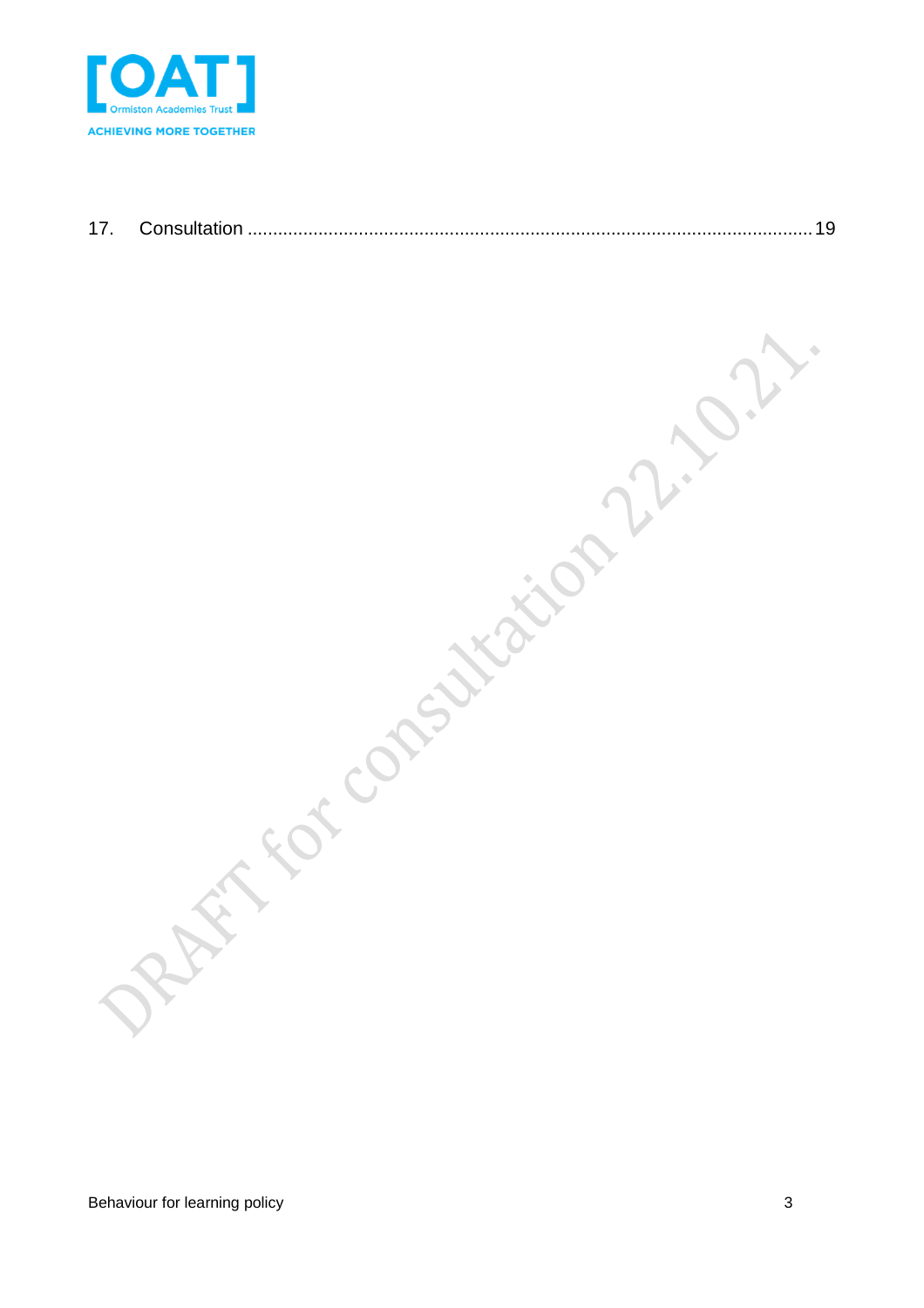

# <span id="page-3-0"></span>1.Introduction – behaviour principles

1.1. Underpinning this policy are the beliefs that everyone has the right to:

- Recognition of their unique identity;
- Be treated with respect and dignity
- **Learn and work in a safe environment**
- Be protected from harm, violence, assault and acts of verbal abuse
- 1.2. Outstanding behaviour is achieved through a culture and ethos of high expectations, excellent modelling of good behaviour and effective systems that incentivise good conduct and deter poor behaviour.
- 1.3. We believe that all children can make outstanding progress in their learning, their character development and in their leadership skills in order to become healthy, happy, positive contributors to the world around them.
- 1.4. Most social, emotional and behavioural skills are learned and need to be modelled, explicitly taught, practiced and embedded. Rather than focusing on unwanted behaviours, the behaviour for learning approach puts value on positive behaviours and restorative approaches to conflict.
- 1.5. Through our restorative approaches practice, we will develop learners' ability to empathise, reflect and take responsibility for their own actions.
- 1.6. We will develop children who are confident, self-assured learners with excellent attitudes to learning.
- 1.7. We expect all to show their respect for each other and behave in a way that supports each other's learning.
- 1.8. For staff to build effective relationships with children they need to be supported to develop knowledge skills and understanding. Their own emotional health and well-being is vital to positive relationships and will be supported by the academy.
- 1.9. We see outstanding behaviour as children behaving well, because they know how to, and because they want to, not because an adult tells them to.
- 1.10. In our academy, everyone will endeavour to understand that communication is at the heart of every behaviour.
- 1.11. We recognise that behaviours can be an indication of additional learning, social or emotional needs or as a result of attachment, trauma or adverse childhood experiences. Some children some require additional support in their journey to achieving outstanding behaviours. The academy will ensure early identification of behavioural difficulties, and that children are well supported to achieve improvements over time.
- 1.12. This policy should be read in conjunction with the academy SEND Policy, Anti-bullying policy and Exclusion policy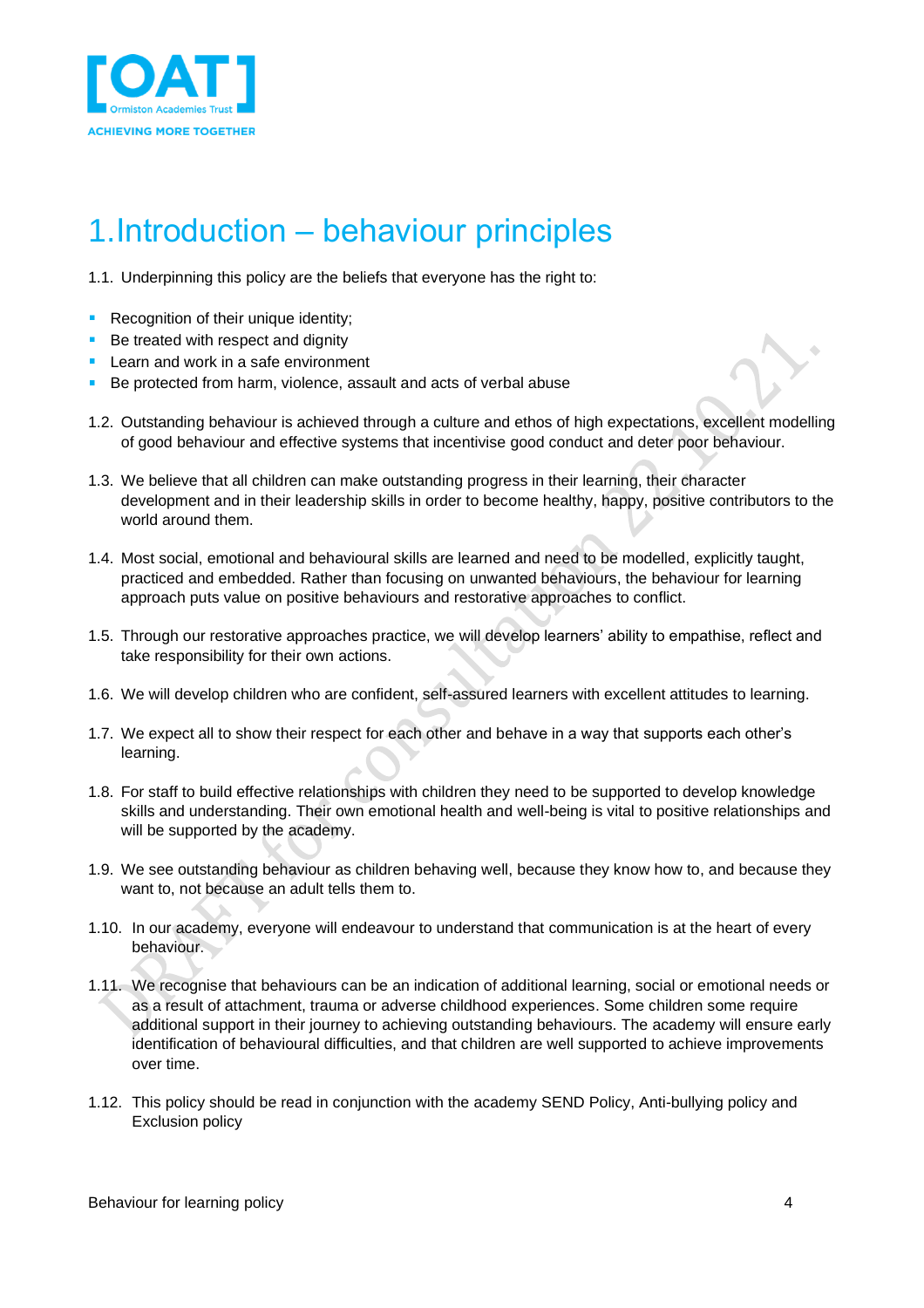

# <span id="page-4-0"></span>2.Policy aims

### <span id="page-4-1"></span>2.1. The aim of this policy is:

- 2.2. To provide a well-managed, calm, happy, environment for effective teaching and learning
- 2.3. To ensure that everyone feels safe in the academy and that the emotional health and wellbeing of all is safeguarded
- 2.4. To ensure children make an exceptional contribution to a positive learning environment
- 2.5. To encourage all children to have an excellent, enthusiastic attitude to learning enabling lessons to proceed without interruption
- 2.6. To promote zero tolerance of violence, abuse and vandalism
- 2.7. To ensure behaviour related policies, procedures and structures are clear and understood and used consistently by all staff.
- 2.8. To recognise those children who are highly adept at managing their behaviour in classrooms and in social situations
- 2.9. To ensure instances of fixed term and permanent exclusions are rare and that students with additional vulnerabilities i.e., SEND receive effective support.
- 2.10. To facilitate highly effective collaboration with parents, carers, and children to ensure that persistently disruptive behaviours are challenged and eradicated
- 2.11. To facilitate highly effective collaboration with safeguarding partners and external agencies to ensure supportive measures are put in place in a timely and effective way,

# <span id="page-4-2"></span>3. Student voice

[Academy student leadership to devise and insert here an inclusive statement of what good behaviour for learning looks like]

# <span id="page-4-3"></span>4.Roles and responsibilities

## <span id="page-4-4"></span>4.1. Trustees and governors

4.2. The trustees are responsible for monitoring the effectiveness of this behaviour for learning policy across the trust and for holding senior leaders to account for its implementation. The Governing body of each academy will receive regular reports on behaviour at its meetings and will hold the principal to account for its implementation in the academy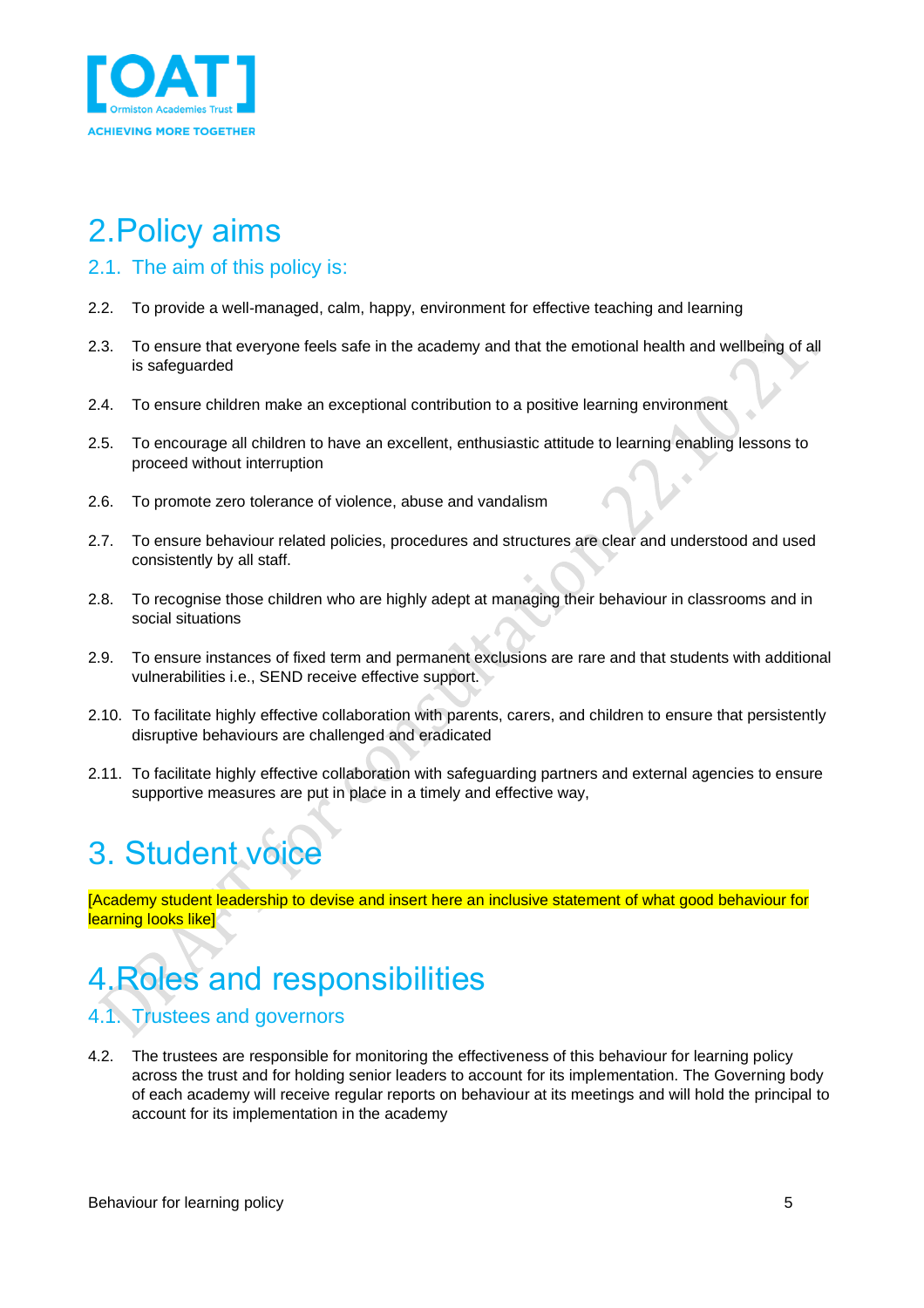

### <span id="page-5-0"></span>4.3. Principal

- 4.4. The principal will:
	- 4.4.1.Work with the school community to secure outstanding behaviour, setting high expectations and leading by example.
	- 4.4.2.Ensure that this policy is effectively implemented and that all staff understand and adhere to it
	- 4.4.3.Monitor incidents of unacceptable behaviours, particularly those involving sexual harassment, sexual violence and protected characteristics- age, disability, gender reassignment, marriage and civil partnership, pregnancy and maternity, race, religion or belief and sex
	- 4.4.4.Report to a variety of audiences on standards of behaviour and the effectiveness of actions taken in response
	- 4.4.5.Ensure that unacceptable behaviour is dealt with effectively and promptly
	- 4.4.6.Keep the academy community updated with local and national changes in policy and guidance on matters of behaviour in schools
	- 4.4.7.Ensure there is an adequate level of supervision at all times
	- 4.4.8.Ensure the academy takes all reasonable measures to ensure the safety and physical and emotional wellbeing of all students and staff including all forms of bullying
	- 4.4.9.Ensure good behaviour is promoted within the academy curriculum and reminders of academy rules and expected standards of behaviour are up on walls in classrooms and situated around the academy.
	- 4.4.10. Ensure there is effective and regular communication with parents/carers about their child's behaviour

### <span id="page-5-1"></span>4.5. All staff

- 4.6. It is the responsibility of all staff to act as emotionally intelligent, positive role models for the children with whom they work.
- 4.7. They should:
	- 4.7.1.Help ensure that all children, regardless of race, class, gender, sexuality or SEND have fair and consistent treatment which raises their self -esteem and promotes positive attitudes and behaviour.
	- 4.7.2.Maintain a positive and well-managed learning environment creating a calm, happy, safe climate for effective teaching and learning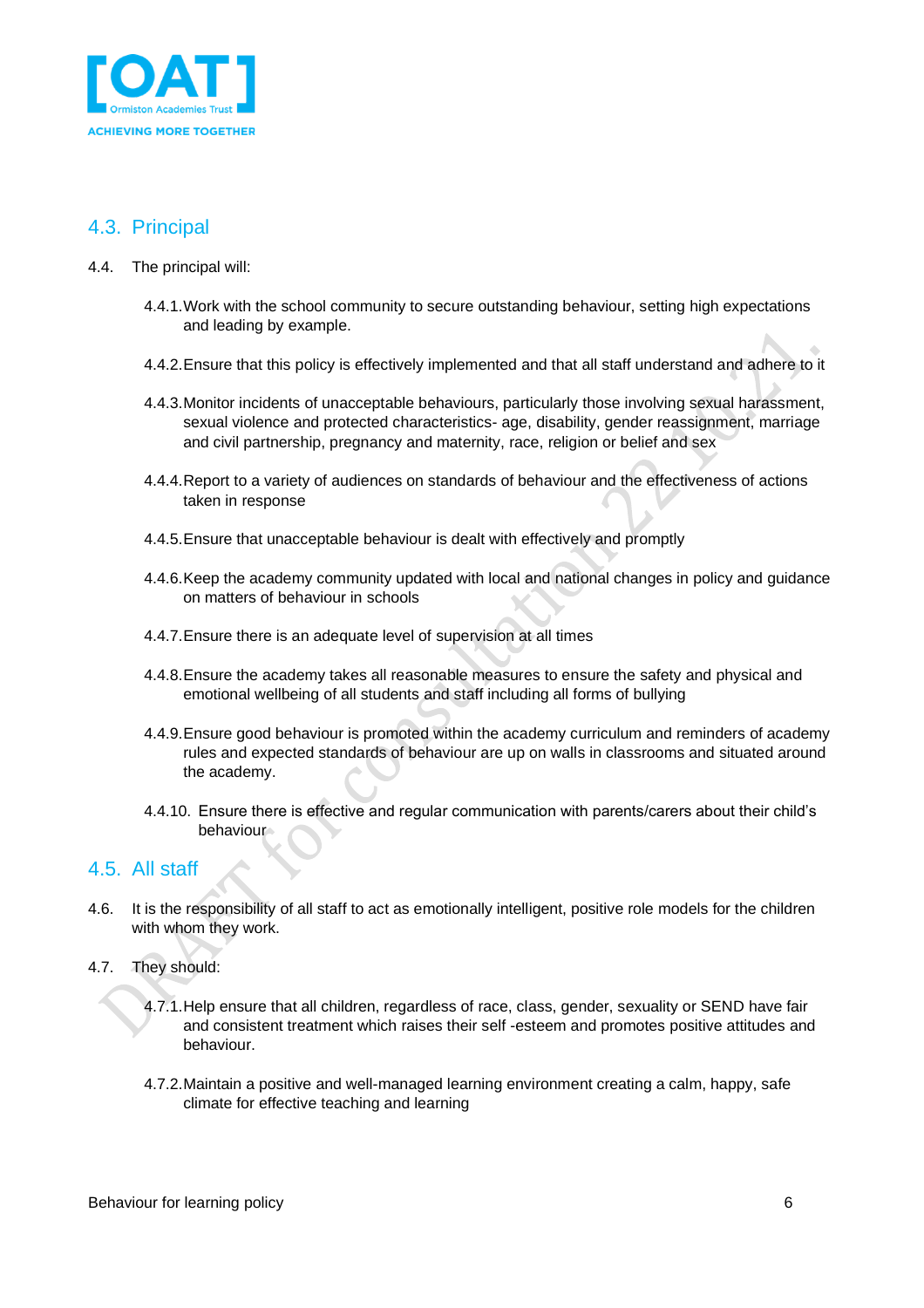

- 4.7.3.Intervene when they encounter poor behaviour and encourage children to reflect on their own behaviour.
- 4.7.4.Set high standards and clear, consistent expectations so that practice becomes embedded in the learning environment
- 4.7.5.Follow this policy behavior policy and procedures at all times
- 4.7.6.Accurately record all behavioural events, both positive and negative, on the academy's management information system.
- 4.7.7.Ensure that where behavioural concerns are possibly linked to safeguarding that this is recorded in the appropriate way on CPOMS
- 4.7.8. Promptly raise any concerns regarding students' behaviour with **[academy to customise]**
- 4.7.9. Immediately contact **[academy to customise** name *l*|ob title] when there has been a serious breach of the academy's code of conduct
- 4.7.10. Support other members of staff with behavioural issues involving individual students or groups of students.
- 4.7.11. Liaise with other members of staff and the senior leadership team (SLT) in order to implement effective behaviour management
- 4.7.12. Consistently develop their understanding of behaviour development and relevant techniques as part of their CPD.

### <span id="page-6-0"></span>4.8. Classroom staff

- 4.9. They should
	- 4.9.1. undertake comprehensive planning to provide challenging, interesting and relevant lessons, which are appropriate to the age, ability and individual needs of children.
	- 4.9.2. liaise with parents/carers regarding their child's behaviour where required

## <span id="page-6-1"></span>4.10. Children

- 4.10.1. Children are expected to follow this policy
- 4.10.2. Children are ambassadors of our academy even when off academy premises. The academy expects all of its children to show respect to one another, to academy staff, and anyone else that they may meet both off- line and online.
- 4.10.3. Bringing intentional harm to other children or staff will not be tolerated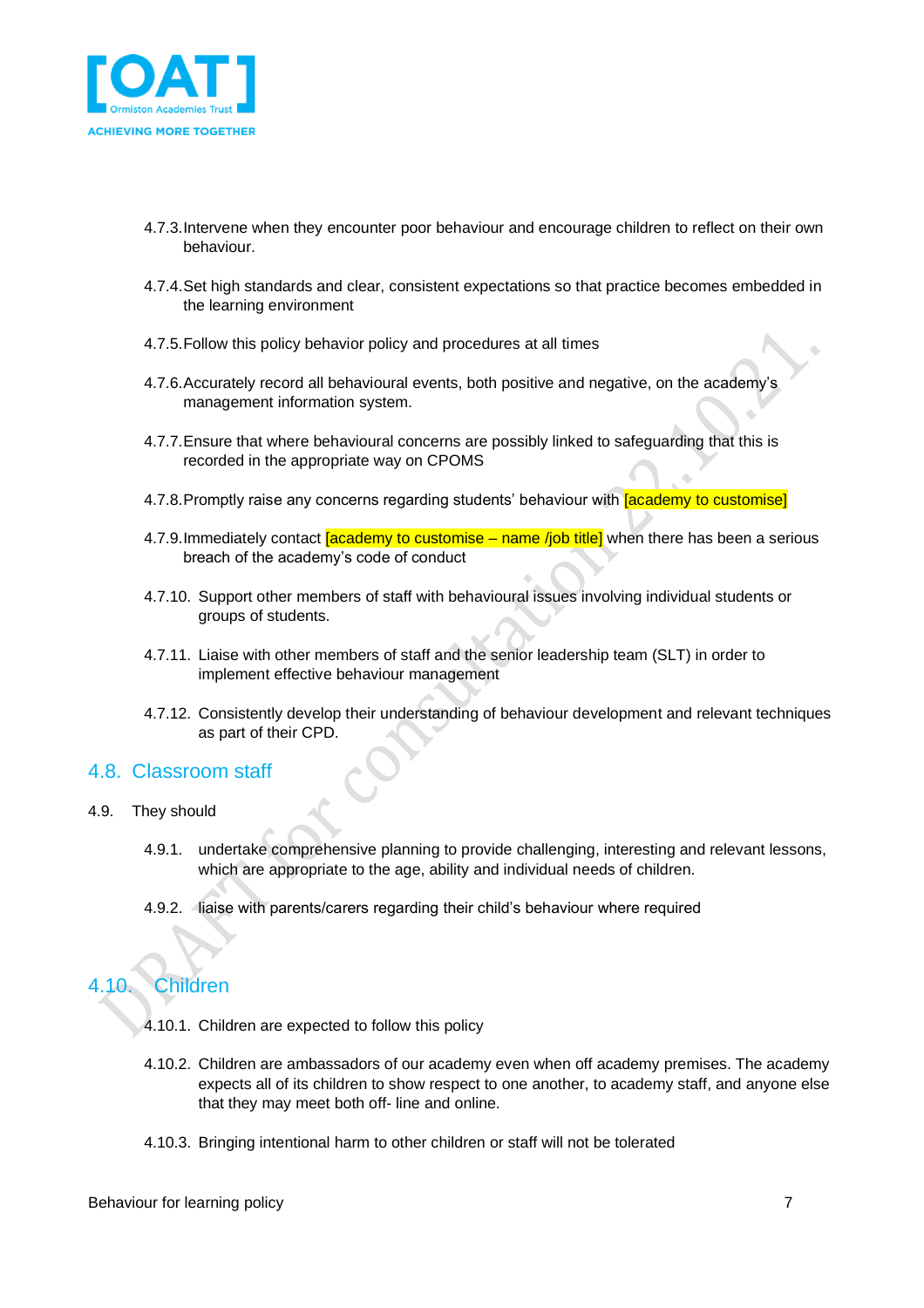

4.10.4. Children should, to the best of their abilities and effort:

- Actively cooperate and support their peers and members of staff to create a positive, safe and productive learning environment for all
- Be ready to learn by ensuring regular attendance, arriving at the academy and lessons on time and with the correct equipment.
- Correctly present themselves in [Academy name]'s uniform
- Respect and value the environment and their surroundings.
- Ensure that the health and safety of themselves, their peers and staff is considered at all times
- Seek help from a trusted adult where they have concerns about their behaviour or the behaviour of others

### <span id="page-7-0"></span>4.11. Parents

- 4.11.1. Parents play a vital role in ensuring that their children are responsible for their own behaviour in academy.
- 4.11.2. We ask that parents sign the home-academy agreement to indicate that they will respect and support the academy's behaviour policy and the authority of academy staff.
- 4.11.3. We encourage parents to communicate and work with the academy, particularly if they have a concern about their child's behaviour, welfare or learning, which includes:
	- informing the academy of any special educational needs
	- vulnerabilities past or present
	- personal factors that may result in their child displaying unexpected behaviours.
- 4.11.4. We will do as much as is possible to support parents as and when they need it.
- 4.11.5. Parents are responsible for ensuring that their child is ready to learn by arriving at the academy on time, appropriately dressed, rested, nourished and equipped
- 4.11.6. We ask that parents be prepared to attend meetings at the academy with staff or the principal to discuss their child's behaviour and to engage and contribute to any plans put in place to support their child.
- 4.11.7. Parents must strive to attend any reintegration meetings with the academy
- 4.11.8. Parent must strive to support their child's independent learning.

## <span id="page-7-1"></span>5. Academy behavioural expectations

5.1. The following academy expectations apply at all times to all members of the academy community. They also apply when travelling to and from the academy. **[academy to add expectations below]**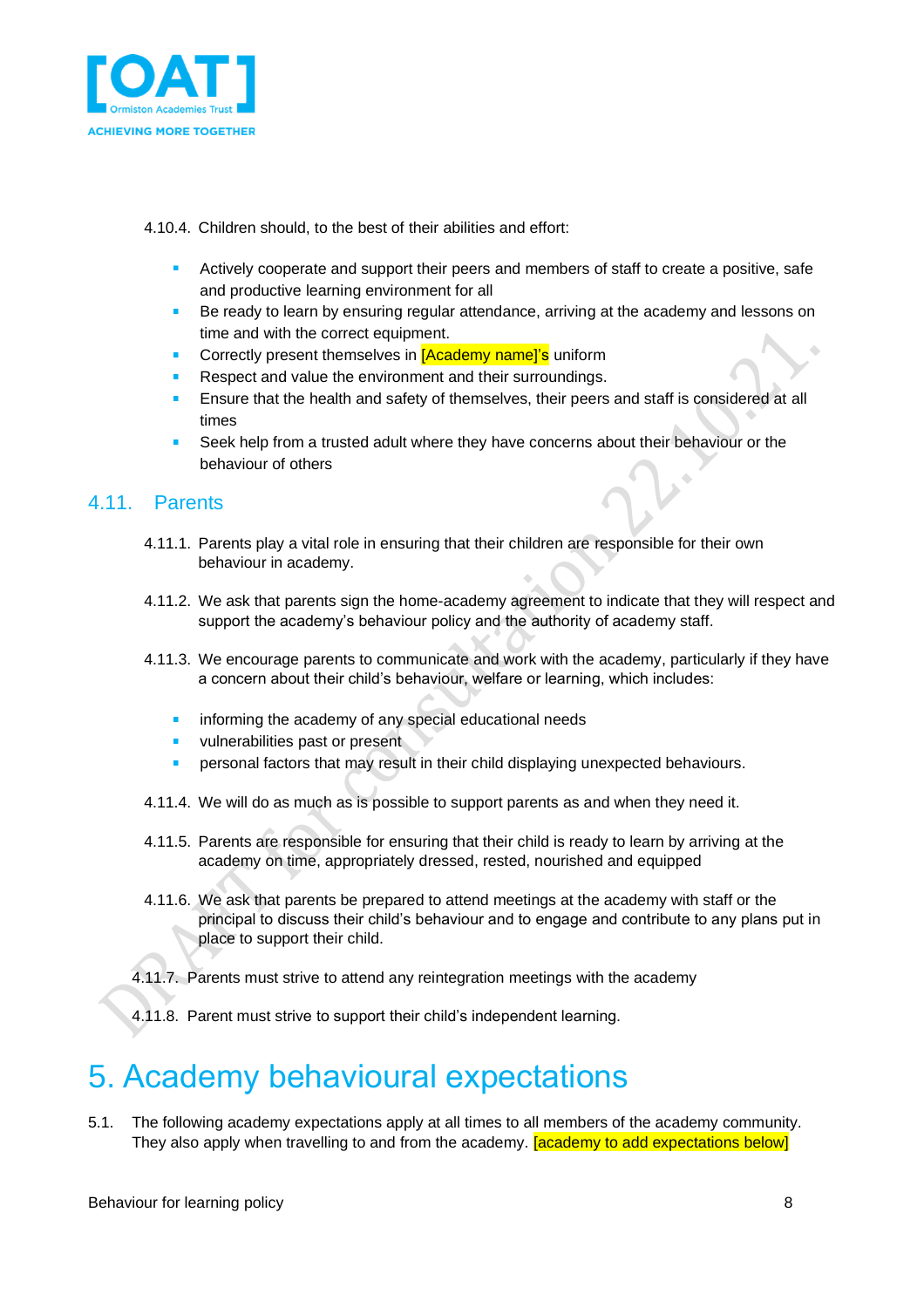

- 5.2. The following items are not allowed in the academy under any circumstances:
- **Alcohol and drugs**
- Cigarettes, tobacco, matches, and lighters **CONTRACTOR**
- **Fireworks**
- **Weapons of any kind**
- **•** Other harmful or illegal substances
- **Material that is inappropriate or illegal for children to have; such as racist, radical / extremist or** pornographic material
- **•** Medicines or home remedies unless agreed to by the principal and which are included as part of a written medical/health care plan

## <span id="page-8-0"></span>6. Classroom behaviour expectations

[Academy to customise and add classroom rules that have been agreed by students through student voice and aligned with the statement of principles in this policy – see introduction and section 3 above]

## <span id="page-8-1"></span>7. Attendance

- 7.1. Please also see separate academy attendance policy
- 7.2. Regular attendance at the academy is required by law, and we take attendance very seriously
- 7.3. Irregular or low attendance is a safeguarding concern and may indicate that a child is at risk
- 7.4. Truancy and persistent lateness are also causes for concern and will result in investigation and consequences being applied
- 7.5. Parents or carers will be contacted to discuss possible reasons for attendance issues and any support systems that could help. More information can be found in the academy's attendance policy. **[You may** wish to state where this policy can be found and how it can be accessed]

# <span id="page-8-2"></span>8.Unacceptable behaviour

- 8.1. The following behaviour is regarded as completely unacceptable and will result in disciplinary action and possibly exclusion from the academy on a fixed-term or permanent basis. For more information on exclusions, see our exclusion policy. [You may wish to state where this policy can be found and how it can be accessed].
	- 8.1.1. Verbal abuse to staff, peers and others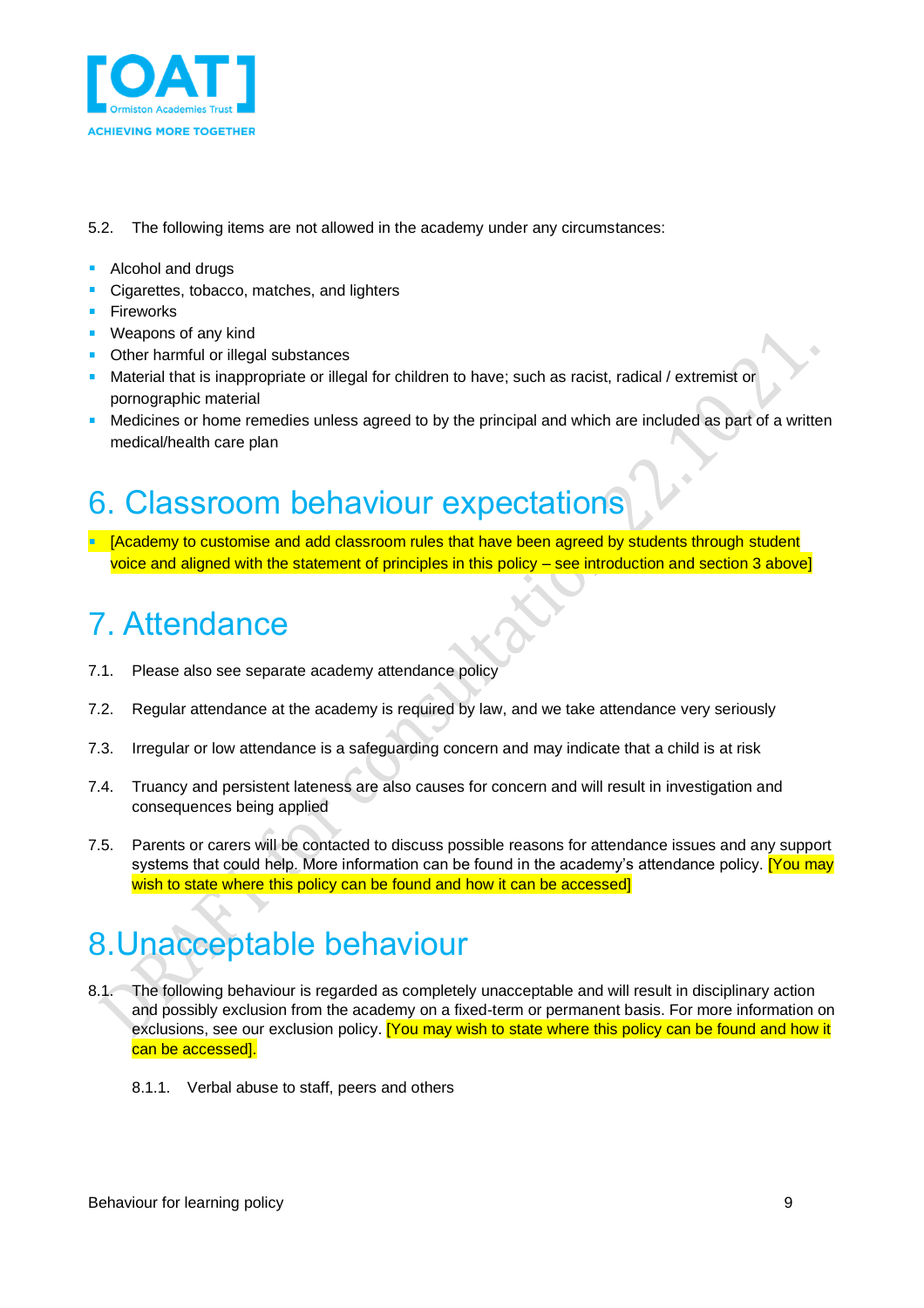

- 8.1.2. Bullying in any form, including offline, online inside or outside school premises (see the Anti-Bullying Policy)
- 8.1.3. Sexual harassment and sexual violence
- 8.1.4. Discriminatory behaviour
- 8.1.5. Physical abuse / attack on staff, peers or others
- 8.1.6. Serious actual or threatened violence against another student or a member of staff
- 8.1.7. Indecent or lewd behaviour
- 8.1.8. Damage to property/vandalism
- 8.1.9. Misuse, possession or supplying illegal drugs or alcohol
- 8.1.10. Misuse or possession of other substances
- 8.1.11. Theft
- 8.1.12. Carrying an offensive weapon
- 8.1.13. Arson
- 8.1.14. Persistent defiant behaviour
- 8.1.15. Unacceptable behaviour which has previously been reported and for which academy sanctions and other interventions have not been successful in modifying the student's behaviour

## <span id="page-9-0"></span>9.Drugs, alcohol, tobacco and other harmful or illegal substances

- 9.1. The academy will not tolerate the use of drug, alcohol, tobacco, or other harmful or illegal substances of any sort on academy property or during off-site academy activities (please refer to the Drugs, Alcohol and Tobacco Policy). Staff members have a professional duty to report incidents.
- 9.2. The academy will discipline any person found to be in possession of drugs, alcohol, tobacco or other harmful or illegal substances. This includes solvents.
- 9.3. In line with Government advice (*DfE and ACPO drug advice for schools Sept 2012*) exclusion is not always the automatic response to a drug incident, and permanent exclusion will only be used in serious cases.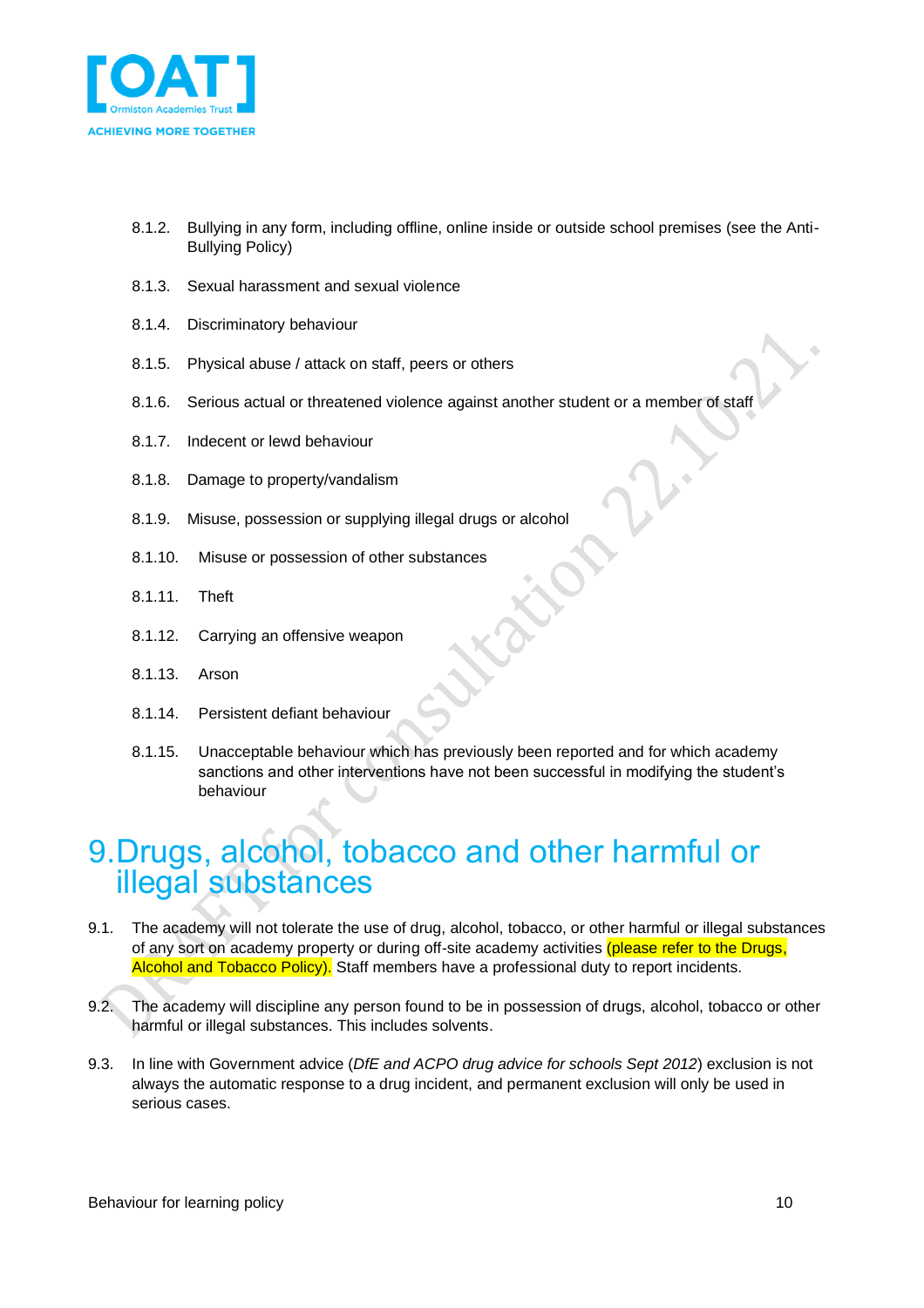

- 9.4. Drug use can be a symptom of other problems or safeguarding concerns i.e., child criminal exploitation, child sexual exploitation, and the academy will involve or refer children to other services when needed.
- 9.5. Whilst there is no legal obligation to report the finding of any suspected illegal substance to the police, we will adhere to local guidance. If it is in the best interests of the child or the school community, the police will be called if an incident occurs.
- 9.6. In most cases the academy will attempt to use the academy's Police Liaison Officer rather than the police.
- 9.7. Only the principal or designated person *[insert role]* may take the decision to contact the police and agree a shared approach. In making this decision all of the circumstances of the incident will be taken into account and will be actioned on a case-by-case basis. The designated safeguarding lead will automatically be informed.
- 9.8. If the police are called in to interview children, then the academy will do all in its power to inform parents prior to the interview taking place. A parent or responsible adult must be present with the police at the interview.
- 9.9. Any decision to request a police investigation will be informed by the findings of the internal initial investigation and will take account of the quantity and nature of the substance and whether it was held for personal use or to supply others, as well as a range of other factors. If supply is suspected the names of students will be passed to the police together with a full report detailing the incident and we will co-operate fully with the police investigation.

### <span id="page-10-0"></span>9.10. Misuse of Medication

- 9.10.1. We are aware that it may be necessary for some children to take medication during the academy day (please see the Supporting Students with Medical Needs Policy).
- 9.10.2. Carrying or taking prescription or non-prescription drugs on academy premises without arrangement through a written health care plan is not allowed
- 9.10.3. Misuse of medication could have serious consequences, and any child found misusing medication will be subject to sanction

## <span id="page-10-1"></span>9.11. Searching and screening

- 9.11.1. The principal and other staff authorised by the principal can search a student for any item if the student agrees, the ability to give consent may be influenced by the child's age or other factors and a decision will be made at the time, on a case-by-case basis as to whether consent can be obtained.
- 9.11.2. Principals and other staff authorised by the principal have a statutory power to search students or their possessions, without consent, where they have reasonable grounds for suspecting that the student may have a prohibited item.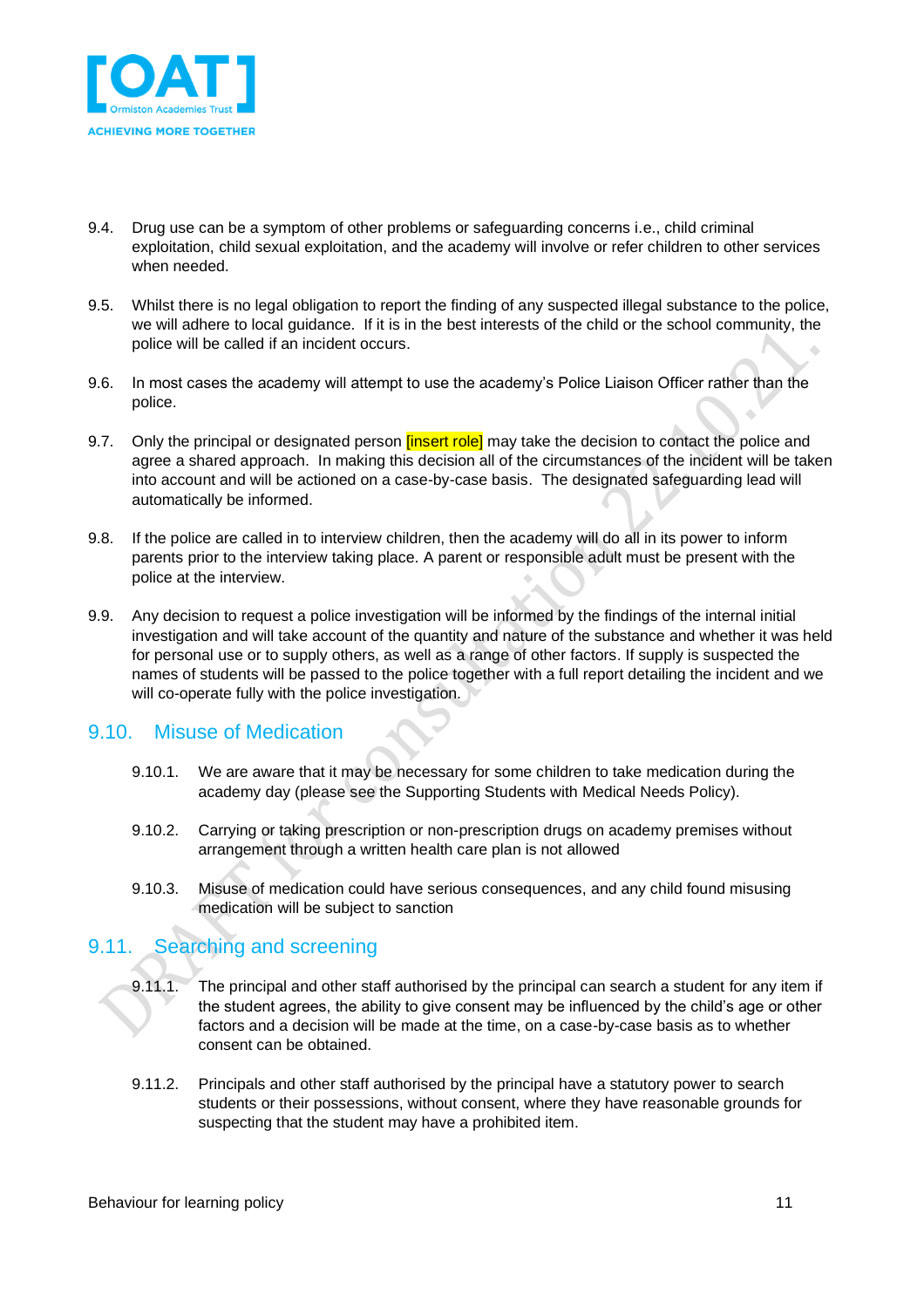

#### 9.11.3. Prohibited items are:

- Knives or weapons
- Alcohol
- Illegal drugs
- Stolen items
- **Tobacco and cigarette papers**
- Fireworks
- Pornographic images
- Medicines that are not prescribed  $\mathcal{L}_{\mathcal{A}}$
- Articles that have been or could be used to commit an offence or cause harm  $\bar{a}$
- 9.11.4. The principal or authorised member of staff is also permitted to search for any article that the staff reasonably suspect has been, or is likely to be, used to commit an offence, cause personal injury or damage to property.
- 9.11.5. Where there is reasonable suspicion that a child or children are in possession of an unauthorised substance they will be asked to turn out their pockets and bags or open their locker *delete* if not applicable].
- 9.11.6. Any search of the student themselves will be conducted by a same sex (or that which the student identifies with), member of staff with another same sex staff member as a witness unless there is a risk that serious harm will be caused to a person if the search is not done immediately, and where it is not practicable to summon another member of staff.
- 9.11.7. Staff members may require a pupil to remove outer clothing including hats, gloves, scarves, boots, and coats (religious headwear exceptions?)
- 9.11.8. Designate staff members may use such force as is reasonable given the circumstances when conducting a search for prohibited items only.
- 9.11.9. Whenever a search is carried out the incident will be logged on CPOMS and will contain:
- the name of the person conducting the search
- name of the witness
- student name
- where the search took place
- $\blacksquare$  time of the search
- $\blacksquare$  if anything was found,
- what was found
- $\blacksquare$  what the next steps were
- when the principal was informed (if not involved in the search)
- when parent/carer was informed and by whom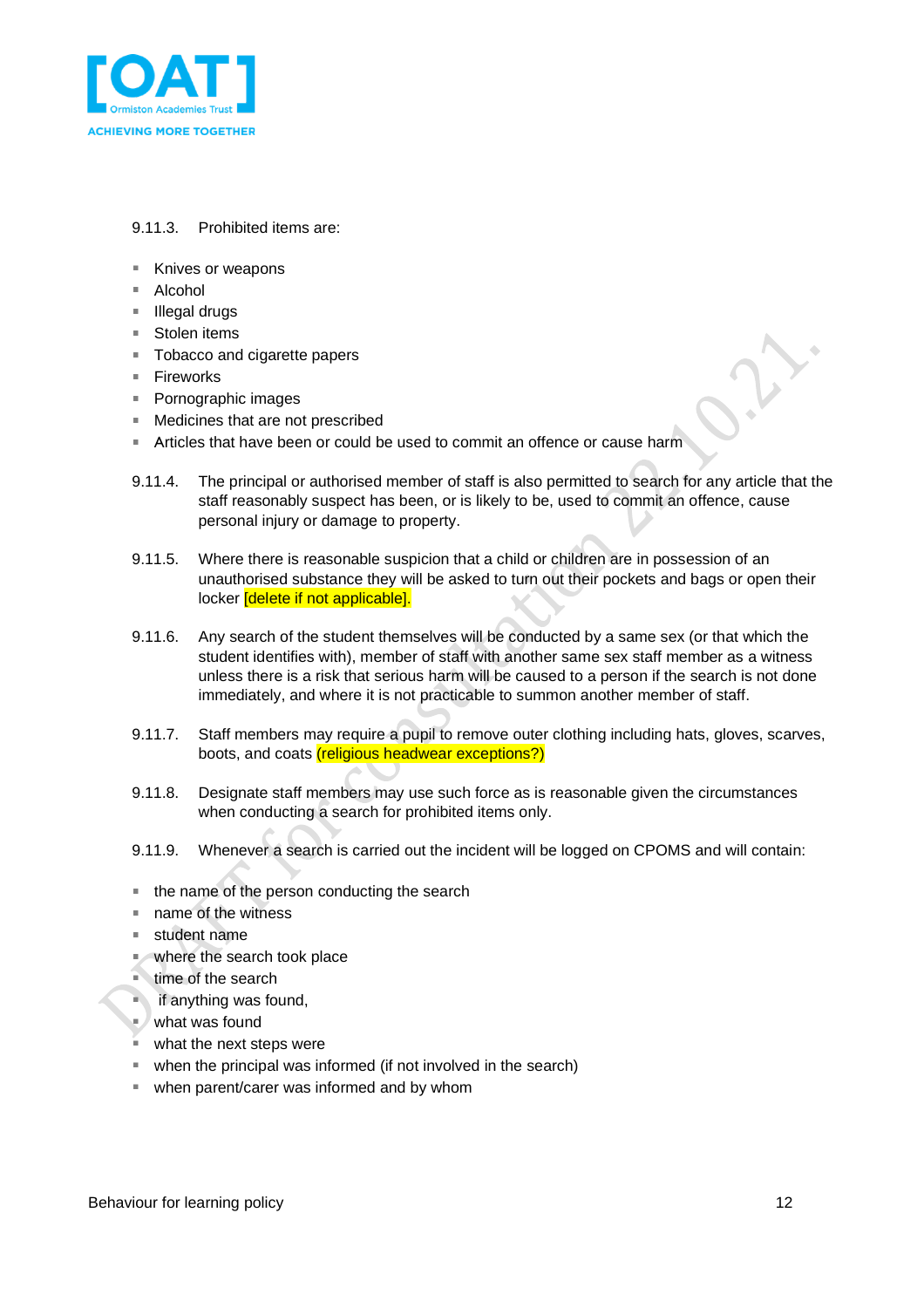

- 9.11.10. If a paper log has been kept it must be signed by both, timed and dated by the person conducting the search and the witness.
- 9.11.11. Searches, without consent, can only be carried out on school premises, or in a place where the authorised member of staff has lawful control or charge of the child for example on school trips – this power only applies in England

#### <span id="page-12-0"></span>9.12. Confiscation

- 9.12.1. As long as it is reasonable in the circumstances, academy staff are permitted by law to take temporary possession of any suspected illegal substance or prohibited item,
- 9.12.2. Staff can also seize any item found which they consider harmful or detrimental to academy discipline.

#### <span id="page-12-1"></span>9.13. Storage and disposal

- 9.13.1. For drugs or unknown substances, the substance will only be handled by an authorised staff member with health and safety training using appropriate handling procedures and safety equipment. It will be placed in a lockable, secure location and the police notified in order for them to collect it.
- 9.13.2. Alcohol and tobacco products will be confiscated and disposed of by the academy.

## <span id="page-12-2"></span>10. Use of reasonable force

(*DfE Use of Reasonable Force Advice for Headteachers, Staff and Governing bodies July 2013*)

- 10.1. **[XXX Academy]** recognises that schools and other settings have a duty of care towards their children and staff. It is therefore necessary and appropriate to proactively plan for challenging behaviour to prevent injury or damage.
- 10.2. The use of reasonable force must always be a last response to challenging behaviour. De-escalation techniques that are appropriate to the child set within a positive approach to behaviour, must always be used in the first instance. However, it is acknowledged that there may be a very small number of circumstances where reasonable force may be required
- 10.3. Reasonable force will only be used to prevent children from hurting themselves or others, from damaging property or from causing disorder
- 10.4. Schools do not require parental consent to use reasonable force.
- 10.5. Reasonable force is reasonable in the circumstances, meaning using no more force than is needed. Schools cannot use force as a punishment.

ò.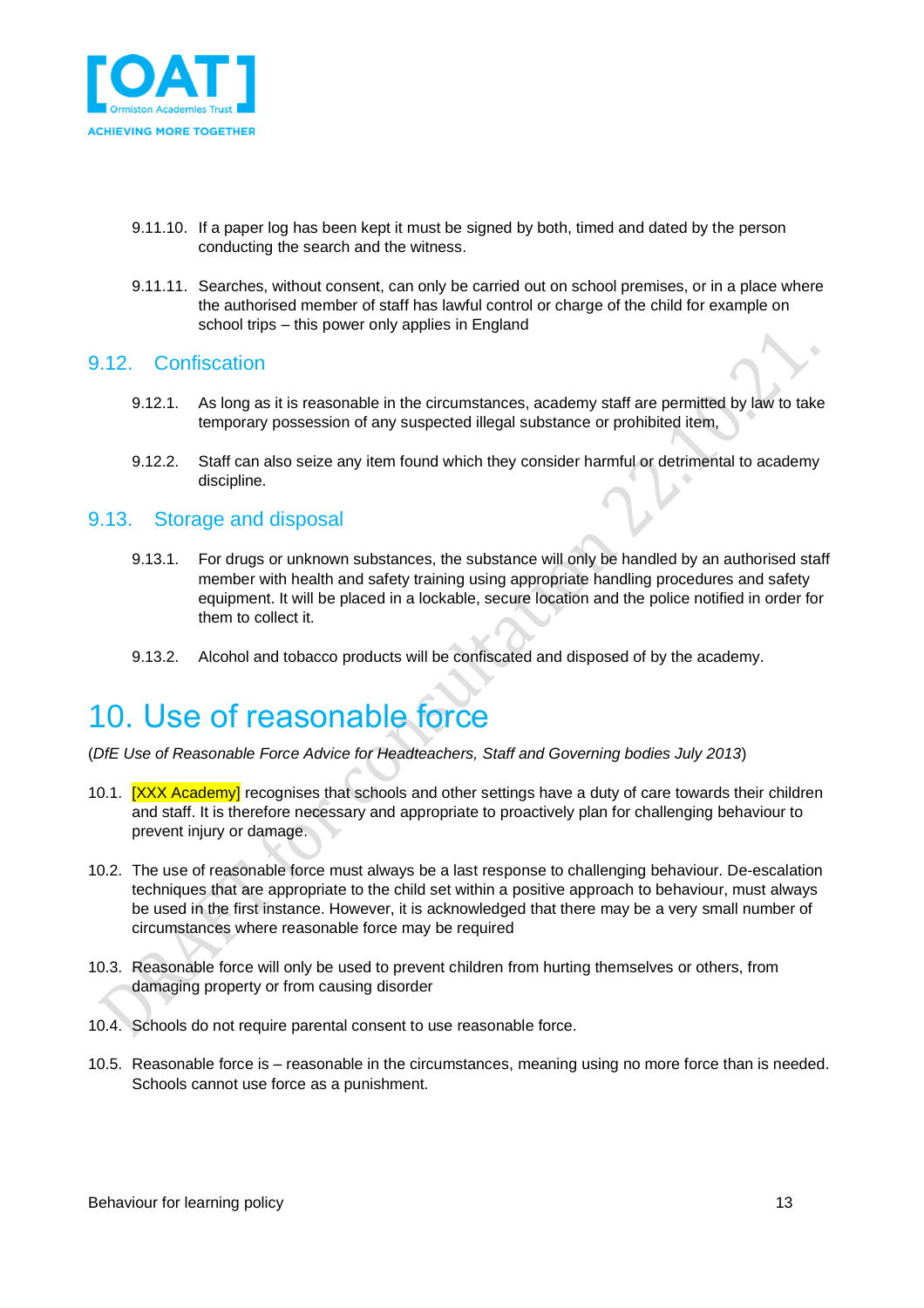

## <span id="page-13-0"></span>10.6. Positive handling plans

- 10.6.1. Where a child's behaviour could present a significant risk of injury to themselves, other people or property the academy will complete a risk assessment and determine if an individual child requires a positive handling plan to be put in place.
- 10.6.2. These plans should be developed in the child's best interests and agreed by staff, parents and the child concerned wherever possible. They will be reviewed at least termly or when the needs of the child change.
- 10.6.3. The plan should document situations that may provoke challenging behaviour and any successful preventative strategies. The plan should also document how physical intervention should be used appropriately.

### <span id="page-13-1"></span>10.7. Responding to emergencies

- 10.7.1. Even the best planning systems cannot cover every eventuality, the academy recognises that there are unforeseen or emergency situations to which staff will need to respond at pace.
- 10.8. Physical intervention should be:
- $\blacksquare$  In the best interests of the child
- **Necessary, reasonable and proportionate**
- **Intended to reduce risk**
- The least intrusive and restrictive of those options which are likely to be effective
- Staff must avoid touching or restraining a child in any way that could be interpreted as sexual or inappropriate conduct

## <span id="page-13-2"></span>10.9. Recording, reporting and responding to incidents of positive handling/use of reasonable force

- 10.9.1. Any incident of positive handling/use of reasonable force must recorded on CPOMS using the Trust Positive Handling Record Form (see appendix of this policy) as soon as practicable and within 24 hours of an incident taking place by all those involved.
- 10.9.2. Parents/carers will be informed on the same day as the incident and invited into school to discuss the incident as soon as practicable.
- 10.9.3. The principal must inform their regional director/Director of Primary and SEND and the trust deputy safeguarding manager (behaviour and attendance) of all incidents of positive handling/use of reasonable force.
- 10.9.4. A review of the incident must be conducted by the principal and DSL with 5 working days and any positive handling plan put in place or updated as appropriate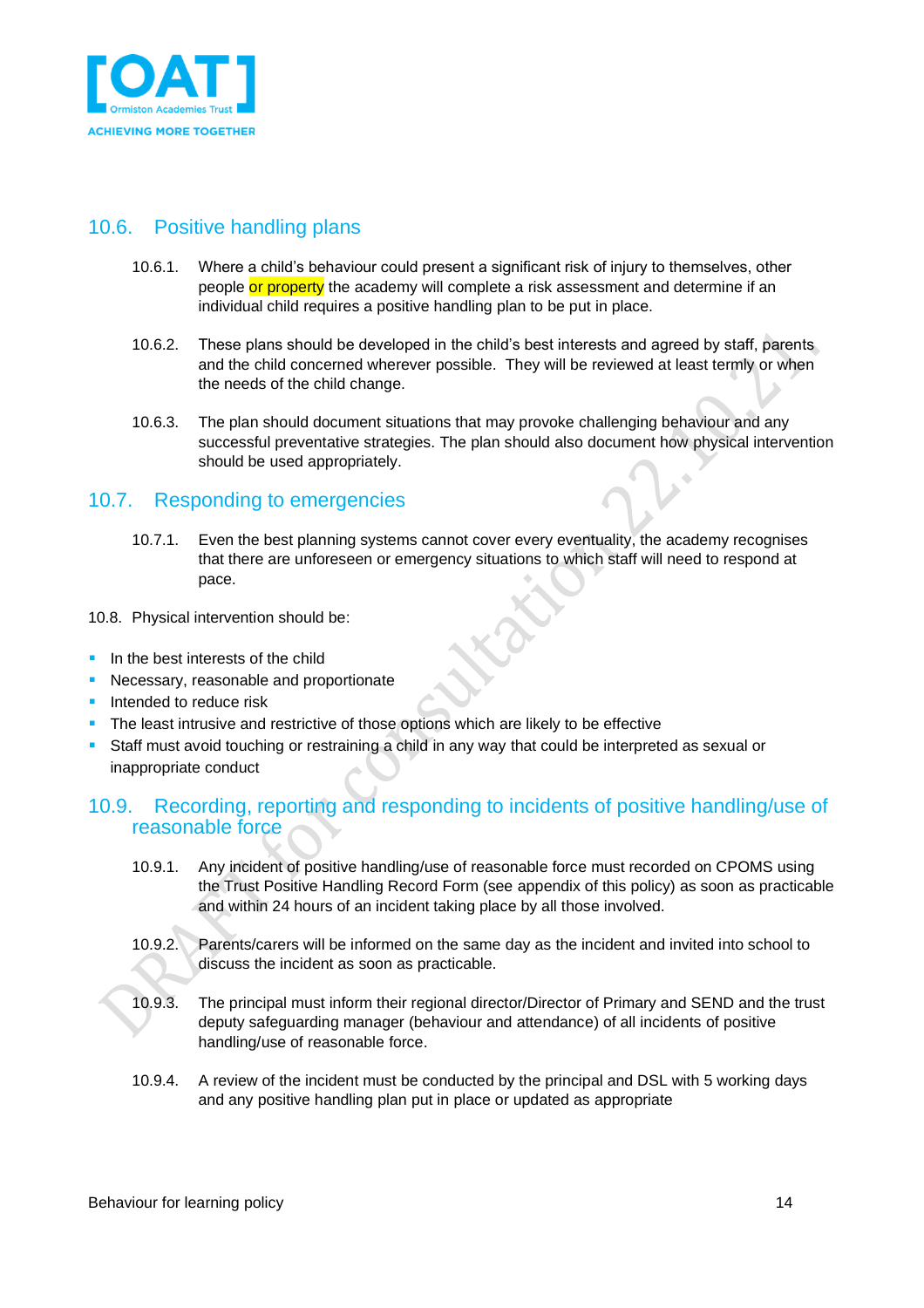

- 10.9.5. Governors will be informed of the number of positive handling/use of reasonable force incidents at full governing body meetings
- 10.9.6. All staff working within a school or setting should be aware of their whistleblowing policy and how to use this to escalate concerns regarding the misuse of restraint as necessary.

### <span id="page-14-0"></span>10.10. Support for children and staff following an incident

- 10.10.1. When a serious incident occurs, it can be upsetting for all involved and may result in injuries to children or staff.
- 10.10.2. Immediate action will be taken to provide first aid for any injuries or medical attention sought for more serious injuries.
- 10.10.3. Emotional support for children and staff must also be considered after the incident has occurred

#### <span id="page-14-1"></span>10.11. Training

- 10.11.1. Wherever possible positive handling/use of reasonable force will be carried out by trained staff who are competent in the use of a recognised behaviour management system (e.g., Team Tach)
- 10.11.2. However it is also recognised that individual members of staff have a statutory power to use reasonable force without this training.
- 10.11.3. All staff will be trained in de-escalation.

## <span id="page-14-2"></span>10.12. Responding to incidents of sexual harassment, violence

- 10.12.1. The academy will follow guidance for responding to incidents of sexual violence and sexual harassment as laid out in *Keeping Children Safe in Education 2021* part 5 and *DfE Guidance Sexual Violence and Sexual Harassment between Children in Schools And Colleges Sept 2021* and the academy Child Protection and Safeguarding Policy)
- 10.12.2. Sexual violence and sexual harassment can occur between two children of any age and sex, from primary through to secondary stage and into colleges. It can occur through a group of children sexually assaulting or sexually harassing a single child or group of children.
- 10.12.3. Sexual violence and sexual harassment exist on a continuum and may overlap; they can occur online and face-to-face (both physically and verbally) and are never acceptable.
- 10.12.4. Sexual behaviour between children can be considered harmful if one of the children is much older, particularly if there is more than two years difference or if one of the children is prepubescent and the other is not. However a younger child can abuse an older child, particularly if they have power over them for example if the older child is disabled or smaller in stature.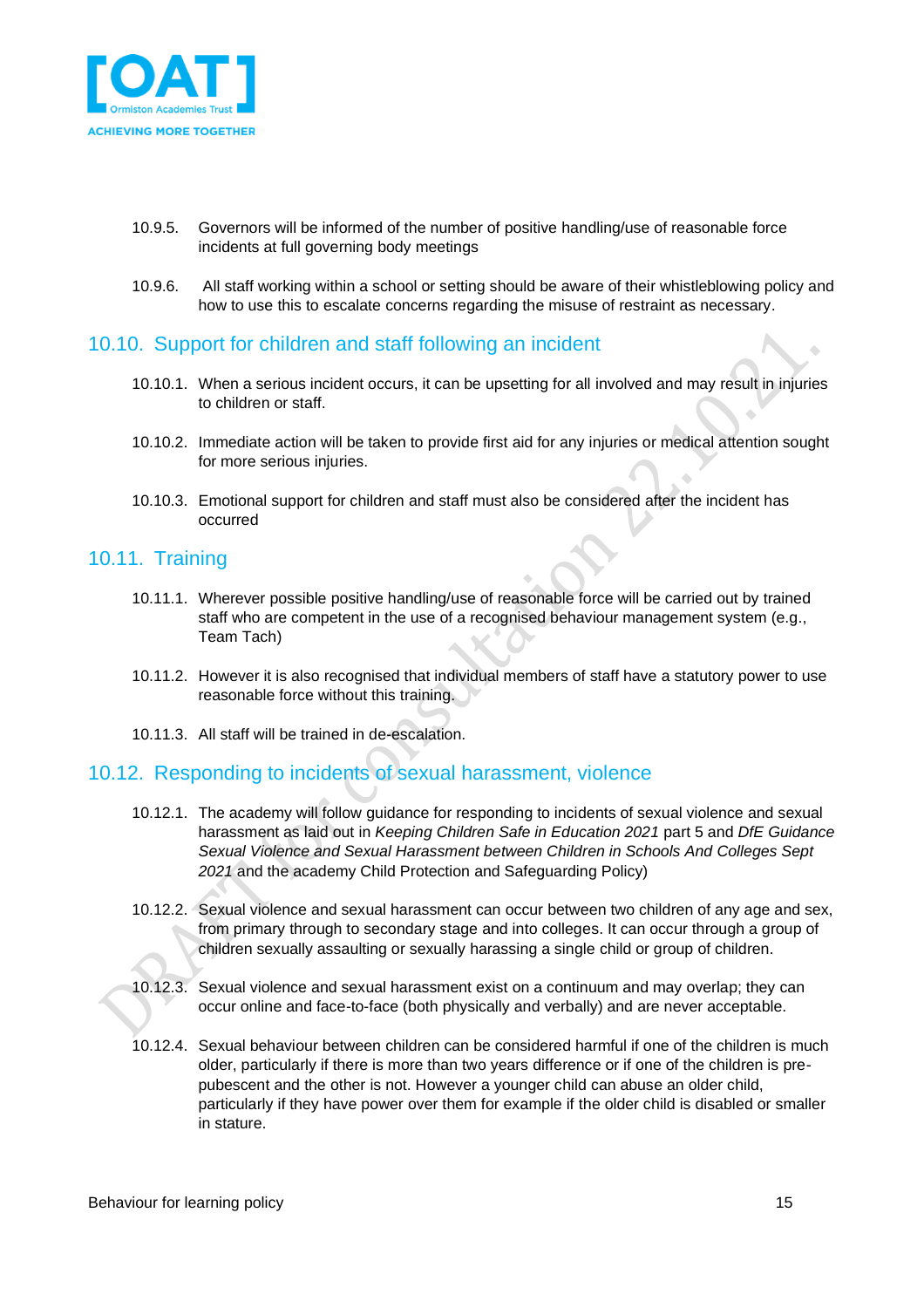

10.12.5. All staff at the academy will maintain an attitude of 'it could happen here' and never dismiss something as 'banter'

#### 10.12.6. The following behaviours are not acceptable under any circumstances

- Rape ×.
- Assault by penetration
- Sexual assault
- Causing someone to engage in sexual activity without consent
- **Sexual comments such as telling sexual stories, making lewd comments, making remarks about** clothes and appearance and calling someone sexualized names
- Sexualised 'iokes' or taunting
- **Deliberately brushing past someone, interfering with someone's clothes, displaying pictures,** photos or drawings of a sexual nature
- Online sexual harassment including consensual and non-consensual sharing of nudes or seminudes, images and/or videos (taking and sharing of nude photos of under 18s is a criminal offence)
- Sharing of unwanted explicit content
- Upskirting (also a criminal offence)
- Unwanted sexual comments or messages including on social media
- Sexual exploitation, coercion or threats  $\mathbf{u}$
- 10.12.7. Addressing inappropriate behaviour (even if it appears to be relatively innocuous) can be an important intervention that helps prevent problematic, abusive and/or violent behaviour in the future.
- 10.12.8. Any report of sexual violence or sexual harassment will be taken seriously, and all victims will be reassured that they are being taken seriously and that they will be supported and kept safe.
- 10.12.9. A victim will never be given the impression that they are creating a problem by reporting sexual violence or sexual harassment. A victim will never be made to feel ashamed for making a report
- 10.12.10.Staff will be aware it is more likely that girls will be the victims of sexual violence and sexual harassment and more likely it will be perpetrated by boys.
- 10.12.11.All incidents of sexual harassment, abuse or violence are taken very seriously by the academy and details of how the academy will respond are outlined in the Child Protection and Safeguarding Policy

## <span id="page-15-0"></span>11. Disciplinary sanctions

11.1. The academy operates using the following disciplinary measures: **[list the different levels of sanctions** that you have at your academy and give examples of when they might be used]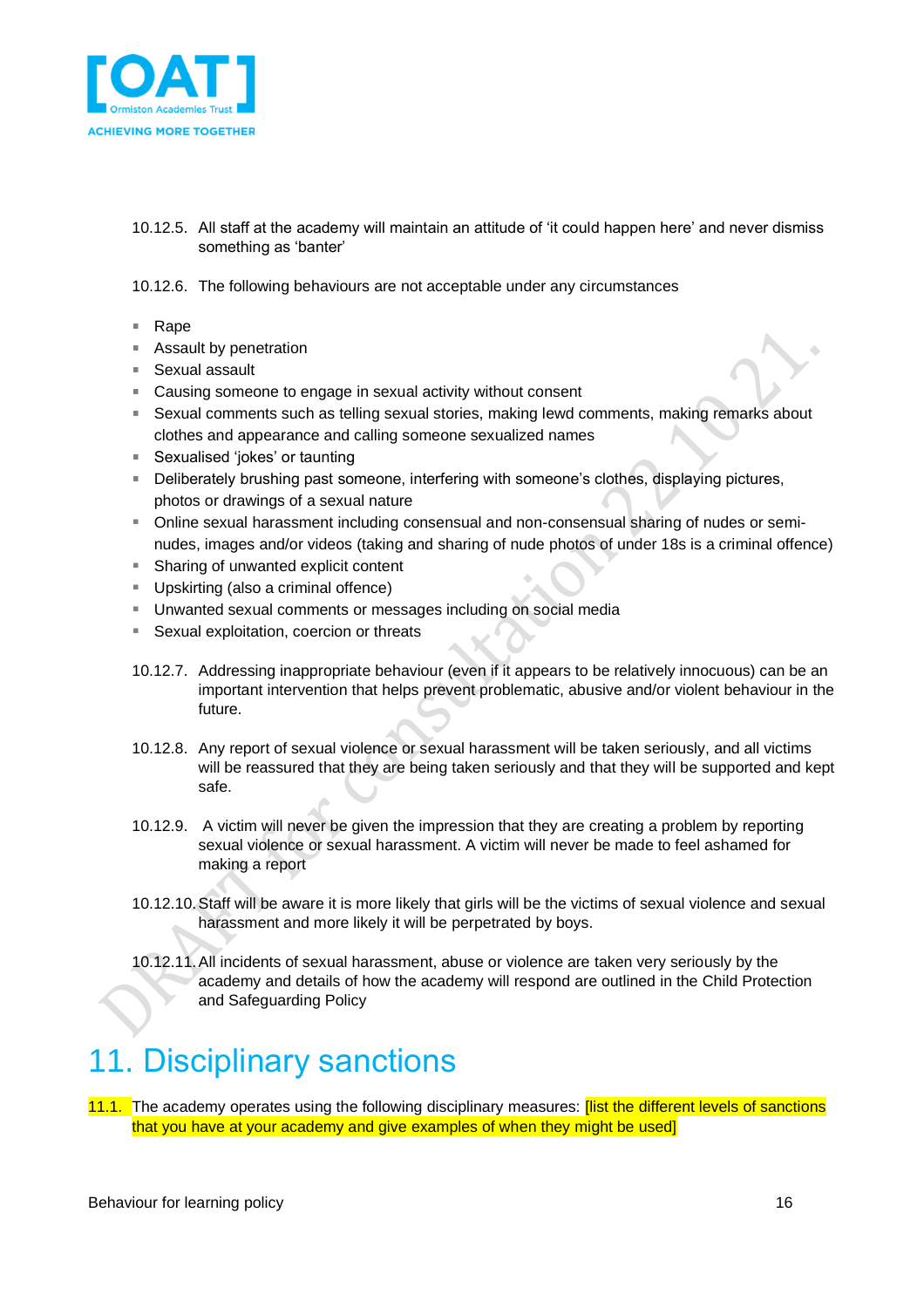

# <span id="page-16-0"></span>12. Unacceptable behaviour outside the academy

- 12.1. Community partnership and cohesion is extremely important at **[Academy Name]**. We expect students to take responsibility for their actions outside of the academy; we also have a legal right to discipline students for misbehaving outside of the academy premises under Section 89(5) of the *Education and Inspections Act 2006.*
- 12.2. All unacceptable behaviour occurring anywhere outside the academy, which have been witnessed by a staff member or reported to the academy, will be addressed using the academy's sanctions and consequences procedures
- 12.3. This will include any unacceptable behaviour when a student:
- $\blacksquare$  Is taking part in any activity organised by the academy
- Is travelling to or from the academy
- **In Ity wearing academy uniform**
- Is in some other way identifiable as a student at the academy
- **Poses a threat to another student or member of the public**
- **Could adversely affect the reputation of the academy**

## <span id="page-16-1"></span>13. Reasonable adjustments

- 13.1. In line with the Equalities Act 2010 and Ormiston Academy Trust's SEND policy, the academy understands its duty to ensure that reasonable adjustments have been made for children with SEND in the application of this policy.
- 13.2. When considering the behaviour of pupils with SEND, the academy will apply this Behaviour for Learning policy in a flexible manner, taking into account any reasonable adjustments which may be needed for pupils with SEND so that they are not disadvantaged by this policy.
- 13.3. Further advice and guidance on what constitutes reasonable adjustments in particular circumstances can be sought from the Director of Primary and SEND or SEND Lead Practitioners.

# <span id="page-16-2"></span>14. Rewards policy

14.1. The academy believes that it is important to encourage positive behaviours throughout the academy by recognising, celebrating and rewarding children who strive to achieve self- improvement in this area.

[Insert here how you reward good behaviour i.e., positive comments, phone call home, postcard home awards evenings, merits, house points etc.]

[Name of academy] recognises that children should be rewarded for displaying positive behaviours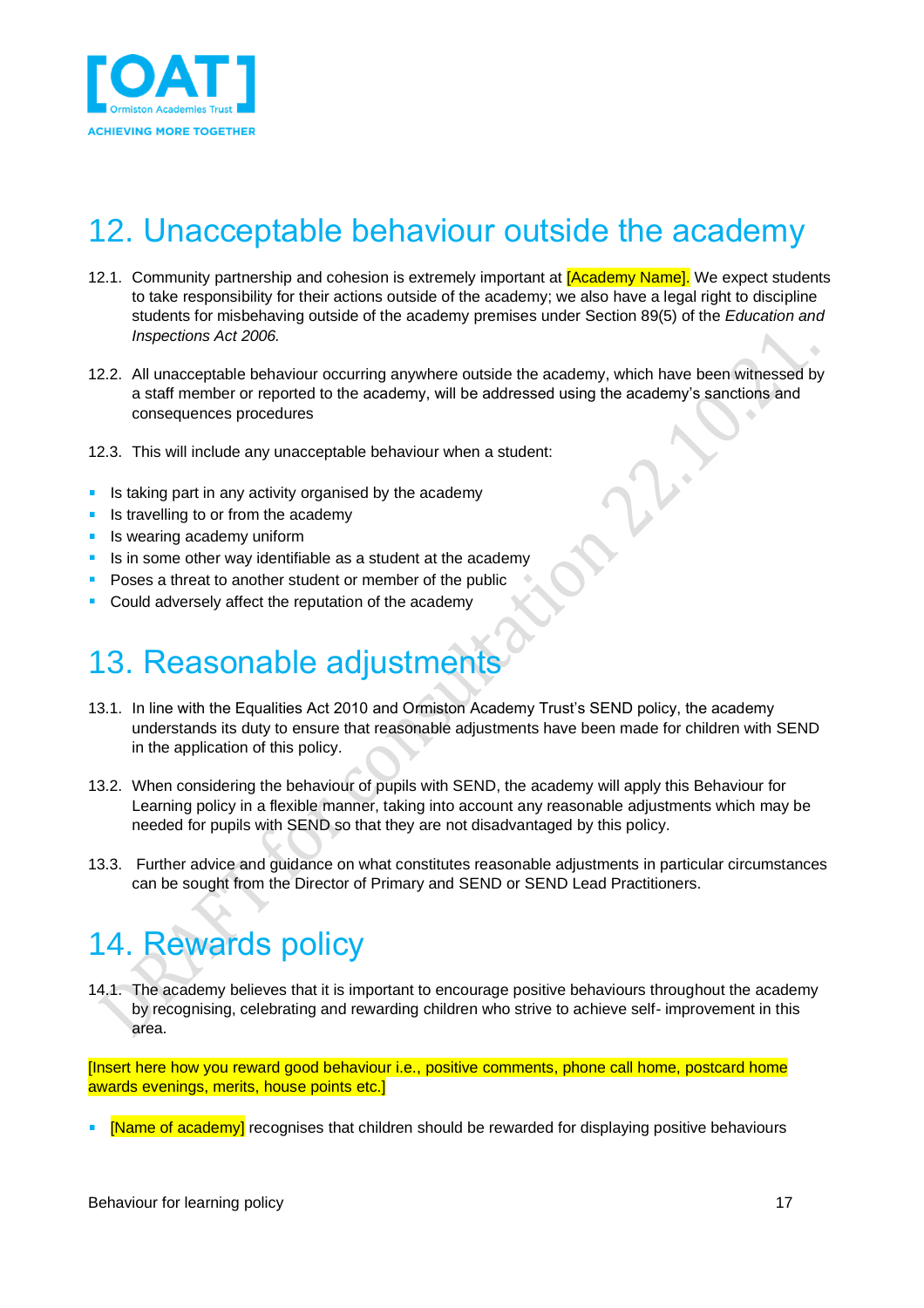

- Praise will be used to help raise student achievement and will be given for progress, not simply for highquality work and behaviour
- **Positive behaviour will be promoted and reinforced by the academy's clear reward system.**

#### 14.2. Praise will:

- Be given in relation to a specific task or action.
- Be earned, ensuring that the recipient is clear about what they are being praised for.
- Reinforce name of academy's core values and ethos.
- Not be in a manner which is selective, exclusive or causes the recipient embarrassment.
- Be used to motivate students and help them to feel valued.
- Be used to reinforce expected behaviours
- 14.3. **[Name of academy**] has a reward system in place which rewards students for displaying good behaviour and progressing their learning, through the following methods:

[Academy to add in own systems/procedures here]

## <span id="page-17-0"></span>15. Complaints

- 15.1. All complaints are dealt with under the OAT Complaints Policy.
- 15.2. Complaints should be made in writing and will follow the OAT complaint procedures and set timescales. The handling of complaints may be delegated to an appropriate person.
- 15.3. The outcome of the complaint will be communicated in writing.

# <span id="page-17-1"></span>16. Monitoring and review

- 16.1. This policy will be reviewed annually or in the following circumstances:
- Changes in legislation and / or government guidance
- As a result of any other significant change or event
- In the event that the policy is determined not to be effective

16.2. Any suggestions for improvements to this policy should be sent to *[insert responsible person]* 

16.3. If there are urgent concerns these should be raised to the *[insert responsible person]* in the first instance for them to determine whether a review of the policy is required in advance of the review date.